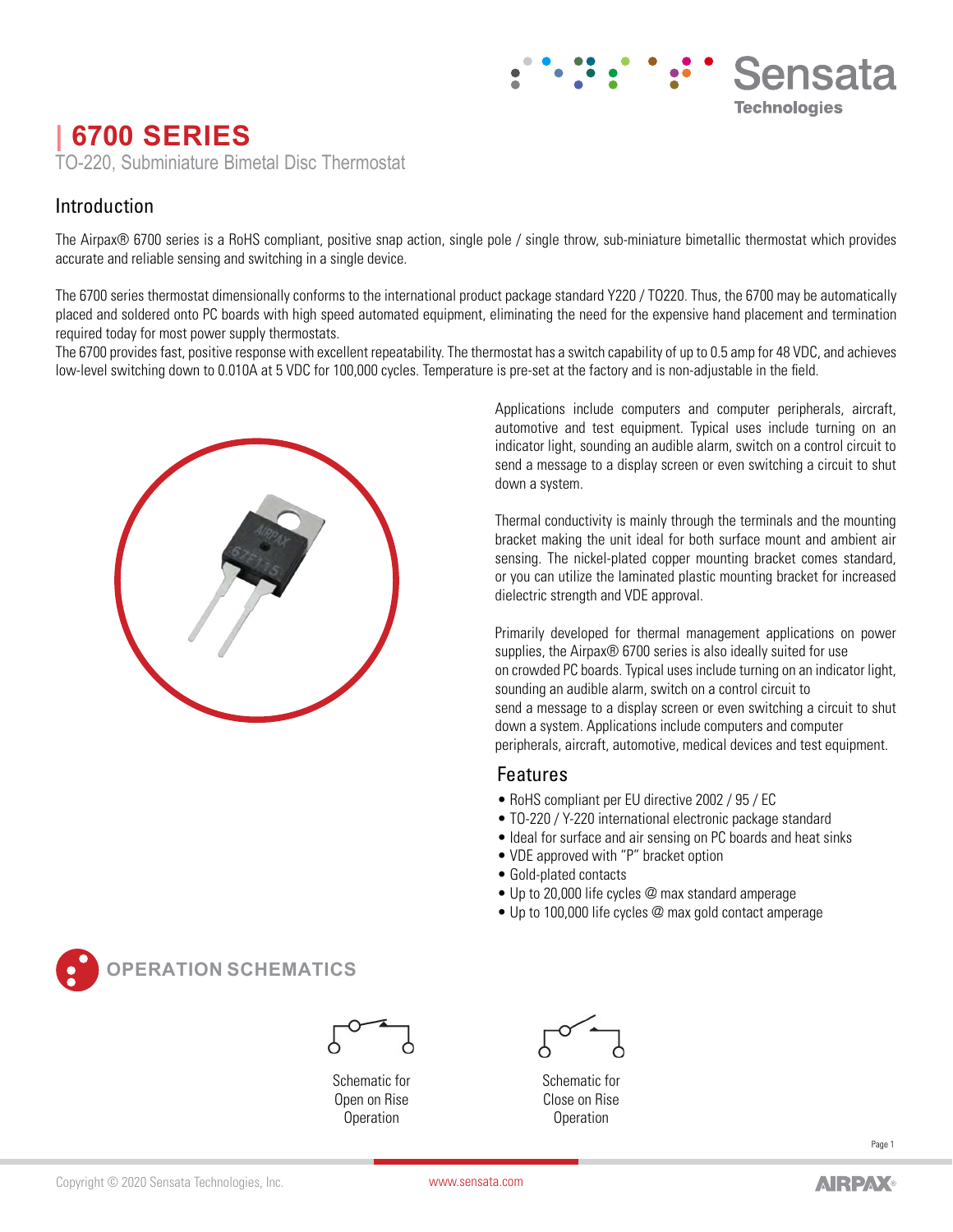

| <b>Contact Resistance</b>                    | 50 milliohms max (before and after rated life)                                                                                                                                                                                                                                                    |  |  |  |  |
|----------------------------------------------|---------------------------------------------------------------------------------------------------------------------------------------------------------------------------------------------------------------------------------------------------------------------------------------------------|--|--|--|--|
| <b>Contact Ratings</b>                       | Cycles<br>Voltage<br>Amps<br>20,000<br>48 VDC<br>0.5A (Resistive)<br><b>VDE</b><br>100,000<br>5 VDC<br>0.01A (Resistive)<br>48 VDC<br>30,000<br>1A (Resistive)<br><b>120 VAC</b><br>1A (Resistive)<br>30,000<br>UL<br>100,000<br>5 VDC<br>0.02A (Resistive)<br>6,000<br>24 VAC<br>1A (pilot duty) |  |  |  |  |
| <b>Contact Operations</b>                    | Either close on rise (make) or open on rise (break)                                                                                                                                                                                                                                               |  |  |  |  |
| <b>Operating Temperature</b>                 | 40°C to 130°C (104°F to 266°F)                                                                                                                                                                                                                                                                    |  |  |  |  |
| <b>Temperature Tolerance</b>                 | Standard of $\pm 5^{\circ}$ C ( $\pm 9^{\circ}$ F) with nominal operating temperature settings in $5^{\circ}$ C increments                                                                                                                                                                        |  |  |  |  |
| <b>Short Term / Long Term Exposure Limit</b> | Short = $260^{\circ}$ C (500 $^{\circ}$ F), 10 second duration<br>Long = - $55^{\circ}$ C to 160 $^{\circ}$ C (-67 $^{\circ}$ F to 320 $^{\circ}$ F)                                                                                                                                              |  |  |  |  |
| <b>Dielectric Strength</b>                   | Nickel-plated copper bracket has 1480 VAC 60Hz, 1 second duration terminals to case. Plastic bracket has<br>2000 VAC 60Hz, 1 second duration terminals to case.                                                                                                                                   |  |  |  |  |
| <b>Insulation Resistance</b>                 | 100 Mohms at 500 VDC                                                                                                                                                                                                                                                                              |  |  |  |  |
| <b>Contact Bounce</b>                        | 3 milliseconds max (make)                                                                                                                                                                                                                                                                         |  |  |  |  |
| <b>Vibration</b>                             | Per Mil-Std-202, method 204D, test condition D, 10 to 2,000 Hz                                                                                                                                                                                                                                    |  |  |  |  |
| <b>Shock</b>                                 | Per Mil-Std-202, method 213, test condition C, 100 G's for 6 millisecond duration, 1/2 sine wave                                                                                                                                                                                                  |  |  |  |  |
| <b>Seal</b>                                  | High temperature epoxy sealed for wave soldering and cleaning, moisture proof per Sensata specification<br>S-722 (unit will not leak while submerged in 9" of water for a minimum of two minutes)                                                                                                 |  |  |  |  |
| <b>Base Material</b>                         | PPS (Polyphenylene Sulfide), 94 VO rated                                                                                                                                                                                                                                                          |  |  |  |  |
| <b>Terminal Material</b>                     | 65% Copper, 18% Nickel                                                                                                                                                                                                                                                                            |  |  |  |  |
| <b>Contact Material</b>                      | Gold-plated or overlay, silver crossbar                                                                                                                                                                                                                                                           |  |  |  |  |
| <b>Mounting Bracket Material</b>             | Nickel-plated copper bracket has 1480 VAC 60Hz, 1 second duration terminals to case. Plastic bracket has<br>2000 VAC 60Hz, 1 second duration terminals to case.                                                                                                                                   |  |  |  |  |
| <b>Chemical Resistance</b>                   | Unit is resistance to water, salt, alcohol, ammonia, trichlorethane and most other organic solvents                                                                                                                                                                                               |  |  |  |  |
| <b>Solderability</b>                         | Terminal material is selectively striped with lead-free solder for improved solderability                                                                                                                                                                                                         |  |  |  |  |
| <b>Soldering Heat Resistance</b>             | Per Mil-Std-202G, method 210F, test condition C & K, test condition K validated at 260°C for 25 seconds                                                                                                                                                                                           |  |  |  |  |
| Weight                                       | Approximately 0.5 grams                                                                                                                                                                                                                                                                           |  |  |  |  |
| <b>Agency Approvals</b>                      | c <sub>RUus</sub> recognized E36687<br>VDE approval 40028976<br>RoHS Compliant per EU Directive 2002/95/EC                                                                                                                                                                                        |  |  |  |  |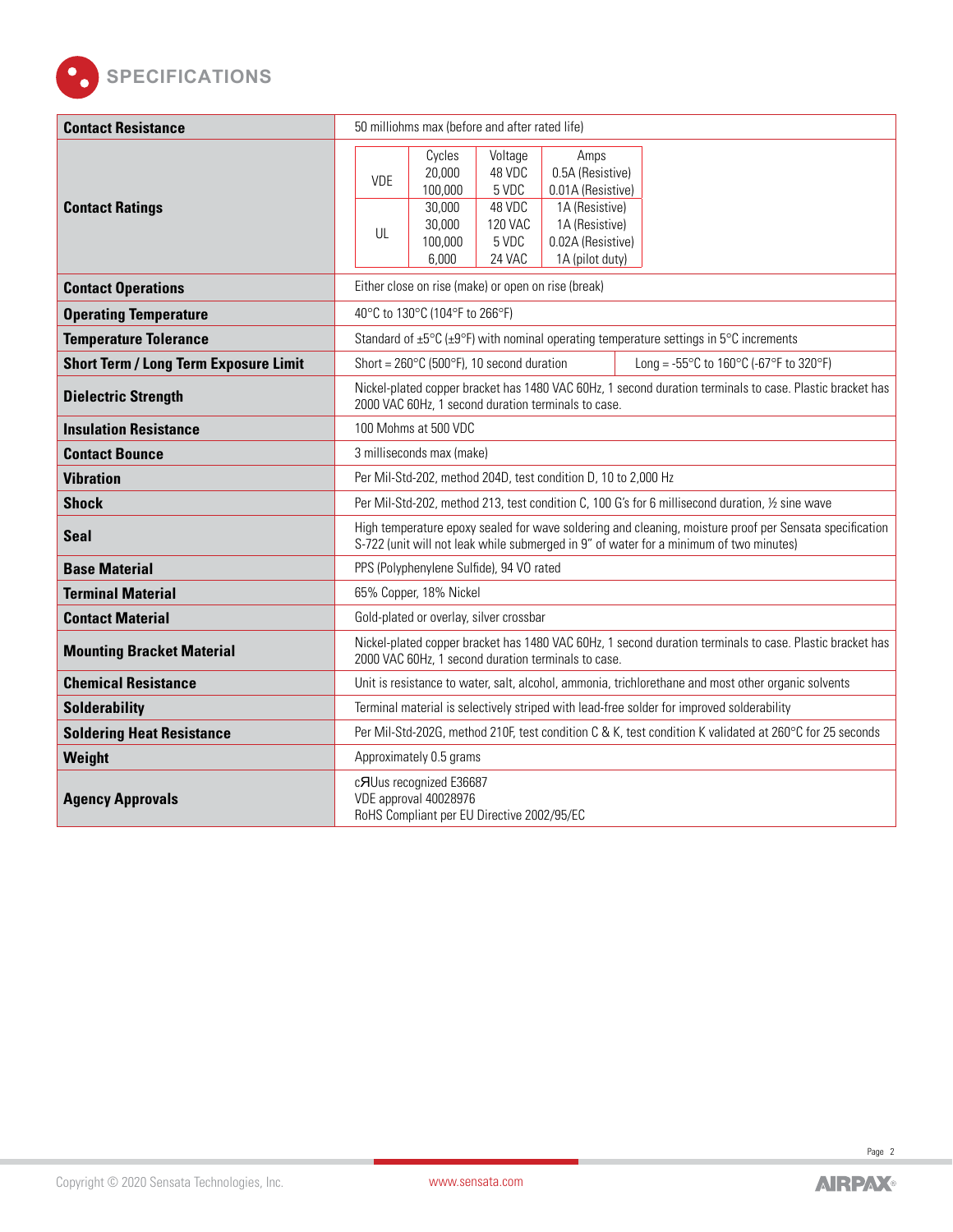





All samples and production orders will be shipped in plastic, industry standard shipping tubes.



Page 3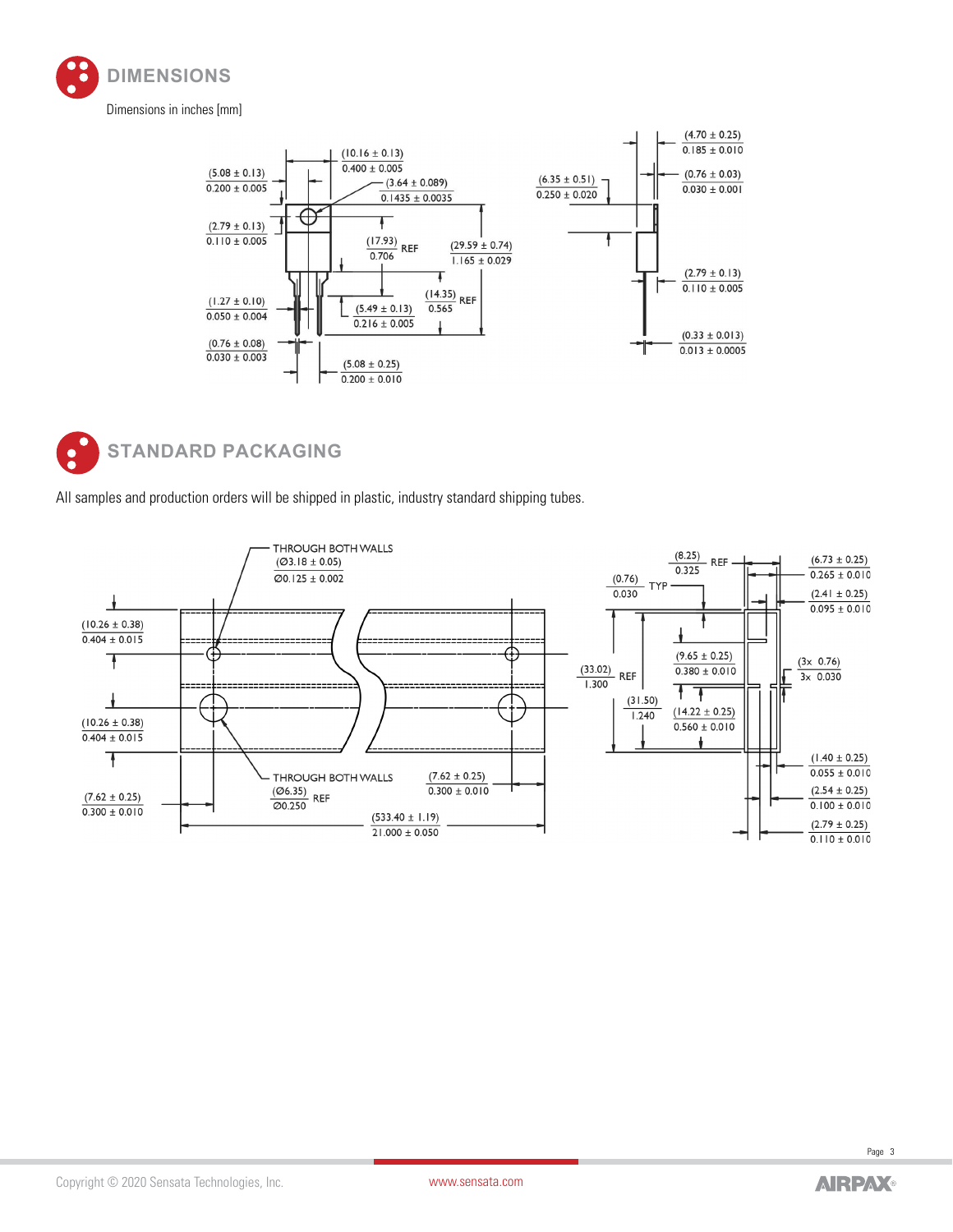**STANDARD TEMPERATURE CALIBRATION TABLE**

Each thermostat part number consists of functional "building blocks" to enable the user to specify the desired characteristics. Select the proper code in each category, then transfer it to the box indicated. Unless a special requirement is indicated, the part number will be complete when the proper temperature is selected. If you have a special requirement, please call Sensata for a factory assigned number to complete the part number.

#### *Example 1:*

A 67F090 thermostat will close (make contact) on a rising temperature from 85°C to 95°C and will reset open (break contact) on a falling temperature within a window of no greater than 6°C lower than the actual close temperature and no less than 60°C ambient temperature.

### *Example 2:*

A 67L060P thermostat has a plastic mounting bracket with 2000 VAC dielectric strength and VDE approval.The thermostat will open (break contact) on a rising temperature from 55°C to 65°C and will reset close (make contact) on a falling temperature within a window of no greater than 4°C lower than the actual open temperature and no less than 40°C ambient temperature.

The mounting bracket designation and the 4 digit manufacturing dash number are used for ordering special features and may not appear as part of the marking on the thermostat.

Temperature set point calibration is checked at Sensata Technologies with precision test equipment and proven methods. Because customer checking methods may differ, a typical variance allowed for correlation is ±1°C.

| <b>OPERATE</b><br>$(\pm 5^{\circ}C)$ | <b>MIN DIFFERENTIAL</b><br>(°C) | <b>MIN RESET</b><br>(°C) |
|--------------------------------------|---------------------------------|--------------------------|
| 40                                   | 4                               | 20                       |
| 45                                   | $\overline{4}$                  | 20                       |
| 50                                   | 4                               | 30                       |
| 55                                   | 4                               | 30                       |
| 60                                   | 4                               | 40                       |
| 65                                   | 4                               | 40                       |
| 70                                   | $\overline{4}$                  | 50                       |
| 75                                   | 4                               | 50                       |
| 80                                   | 6                               | 55                       |
| 85                                   | 6                               | 55                       |
| 90                                   | 6                               | 60                       |
| 95                                   | 6                               | 60                       |
| 100                                  | 6                               | 70                       |
| 105                                  | 6                               | 70                       |
| 110                                  | 6                               | 80                       |
| 115                                  | 6                               | 80                       |
| 120                                  | 9                               | 85                       |
| 125                                  | 9                               | 85                       |
| 130                                  | 9                               | 90                       |

| <b>ORDERING OPTIONS</b>                                                                                                                                                                                                                  | Example: 67L090P-5588 |  |  |
|------------------------------------------------------------------------------------------------------------------------------------------------------------------------------------------------------------------------------------------|-----------------------|--|--|
| 67<br><b>Basic Product Series</b><br>67                                                                                                                                                                                                  |                       |  |  |
| <b>Contact Operation</b>                                                                                                                                                                                                                 |                       |  |  |
| $F = Fan$ (close on rise)<br>$L =$ Limit (open on rise)                                                                                                                                                                                  |                       |  |  |
| <b>Operating Temperature</b>                                                                                                                                                                                                             |                       |  |  |
| in $\degree$ C, 3 digits (from above table, put "0" in front of 2 digit temps)                                                                                                                                                           |                       |  |  |
| <b>Mounting Bracket Designation</b>                                                                                                                                                                                                      |                       |  |  |
| Blank or no entry for a standard nickel-plated copper bracket<br>$P =$ Plastic mounting bracket (VDE approved)                                                                                                                           |                       |  |  |
| <b>Factory Assigned Number</b>                                                                                                                                                                                                           |                       |  |  |
| Nondescript, 4 digit dash number assigned for a customer's<br>special requirements. The dash and factory assigned number<br>is not requirements. The dash and factory assigned number<br>is not required for ordering a standard product |                       |  |  |